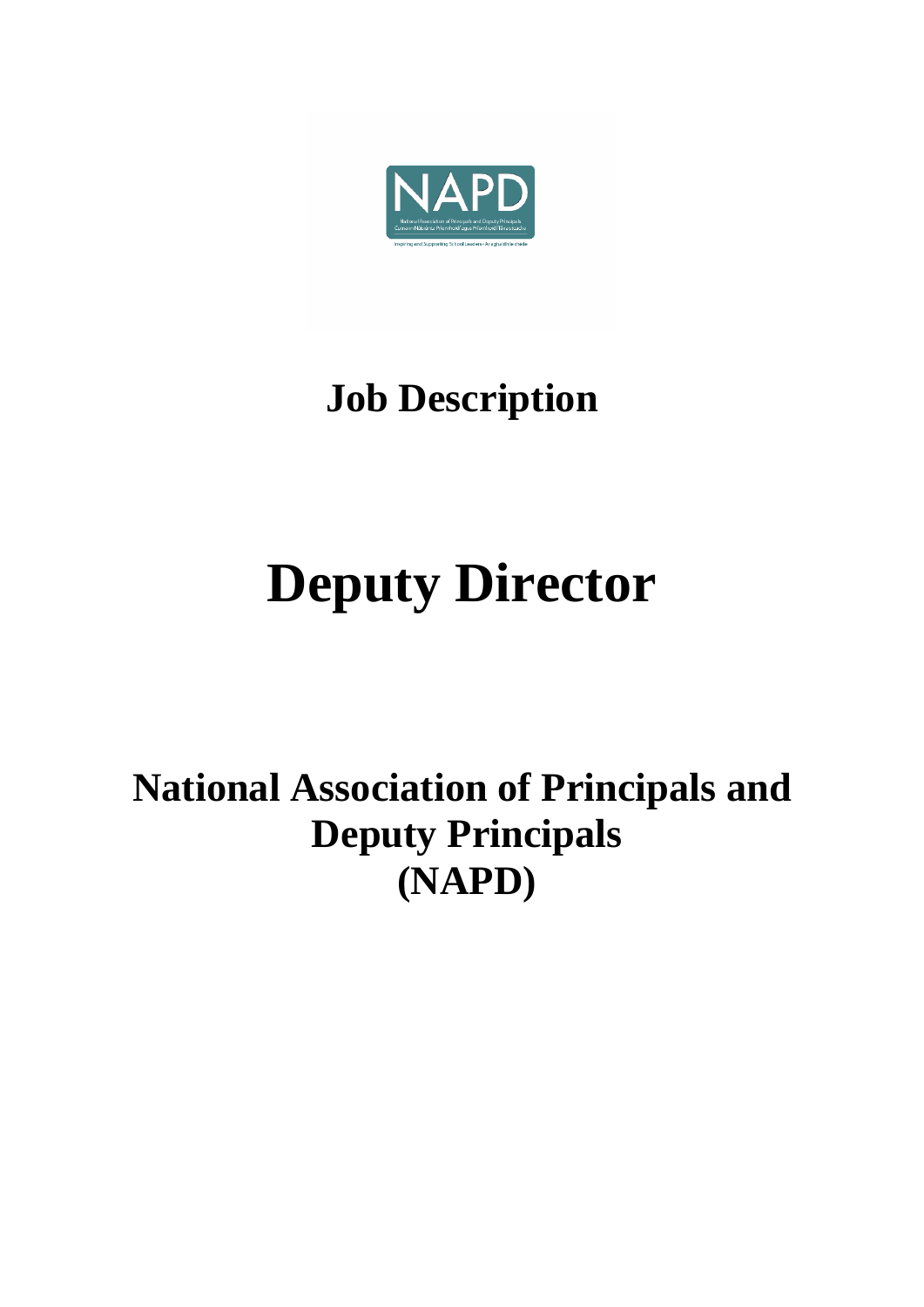# **NAPD: The National Association of Principals and Deputy Principals**

The position of Deputy Director of **NAPD** is a key leadership position in the work of the Association.

#### **Objects of the Association**

The Memorandum of Association outlines the objectives for which **NAPD** is established:

- (a) To provide a united voice nationally for Principals and Deputy Principals on issues of common concern.
- (b) To promote the interests and welfare of Principals and Deputy Principals through:
	- Ensuring that Principals and Deputy Principals are recognised as education partners and are represented as of right on all relevant local, regional and national bodies, both statutory and non- statutory.
	- Ensuring that Principals and Deputy Principals are consulted on all relevant matters and, in particular, on new initiatives which impinge on their roles.
	- Representing the views of Principals and Deputy Principals to the Department of Education and Skills and all other interested groups and relevant bodies.
- (c) To show leadership in the formulation of educational policy.
- (d) To promote the professional and personal development of Principals and Deputy Principals.
- (e) To promote the development of adequate internal school management structures to enable the successful implementation of school policies.
- (f) To provide support/advice for Principals and Deputy Principals through a secretariat and administrative services.
- (g) To provide appropriate and relevant training.
- (h) To adopt a pro-active and dynamic approach to developing the international and European dimension in schools.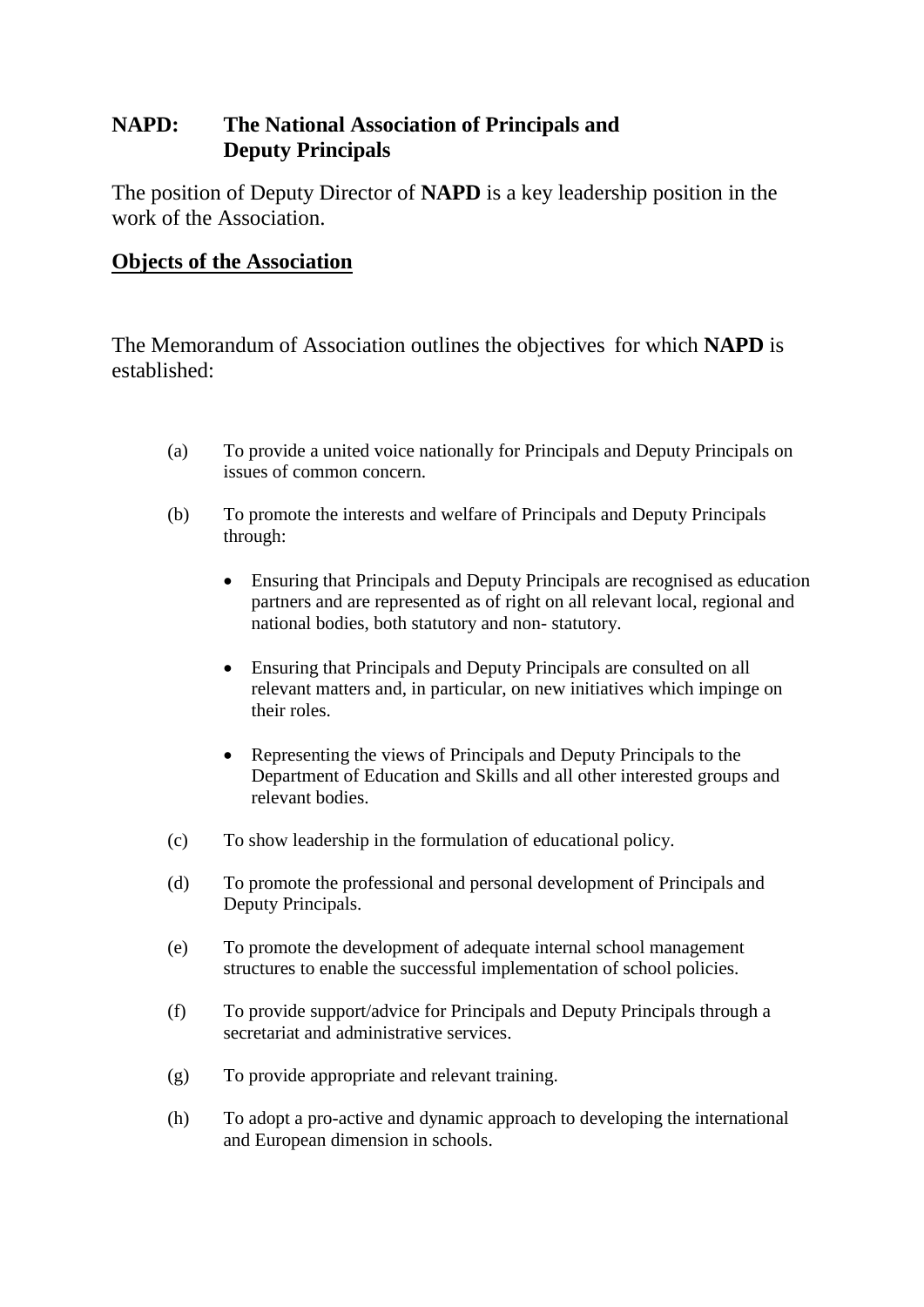- (i) To promote co-operation and reciprocal visits between members of **NAPD** and Principals and Deputy Principals within Ireland, Europe and the rest of the world.
- (j) To encourage partnership between Principals and Deputy Principals in all second level schools.

# **Personal Qualities of the Deputy Director**

The successful candidate for the position of Deputy Director will have:

- Excellent interpersonal negotiating and communication skills, including a capacity to deal with the media and a working knowledge of Irish
- A capacity to make sound judgements and take strategic decisions in the best interests of Principals and Deputy Principals
- Proven leadership, organisational and administrative ability (minimum 5 years experience)
- A capacity to be energised by an environment with a strong focus on policy.
- A thorough knowledge of the Irish education system and legislative frameworks
- The ability to use ICT effectively

# **Role of the Deputy Director**

- To promote and develop the aims and objectives of **NAPD**
- To provide an information and advisory services for all members of **NAPD**
- To provide particular support for newly-appointed Principals and Deputy principals
- To respond to the needs of Principals and Deputy Principals on an on-going basis and to develop policy papers where required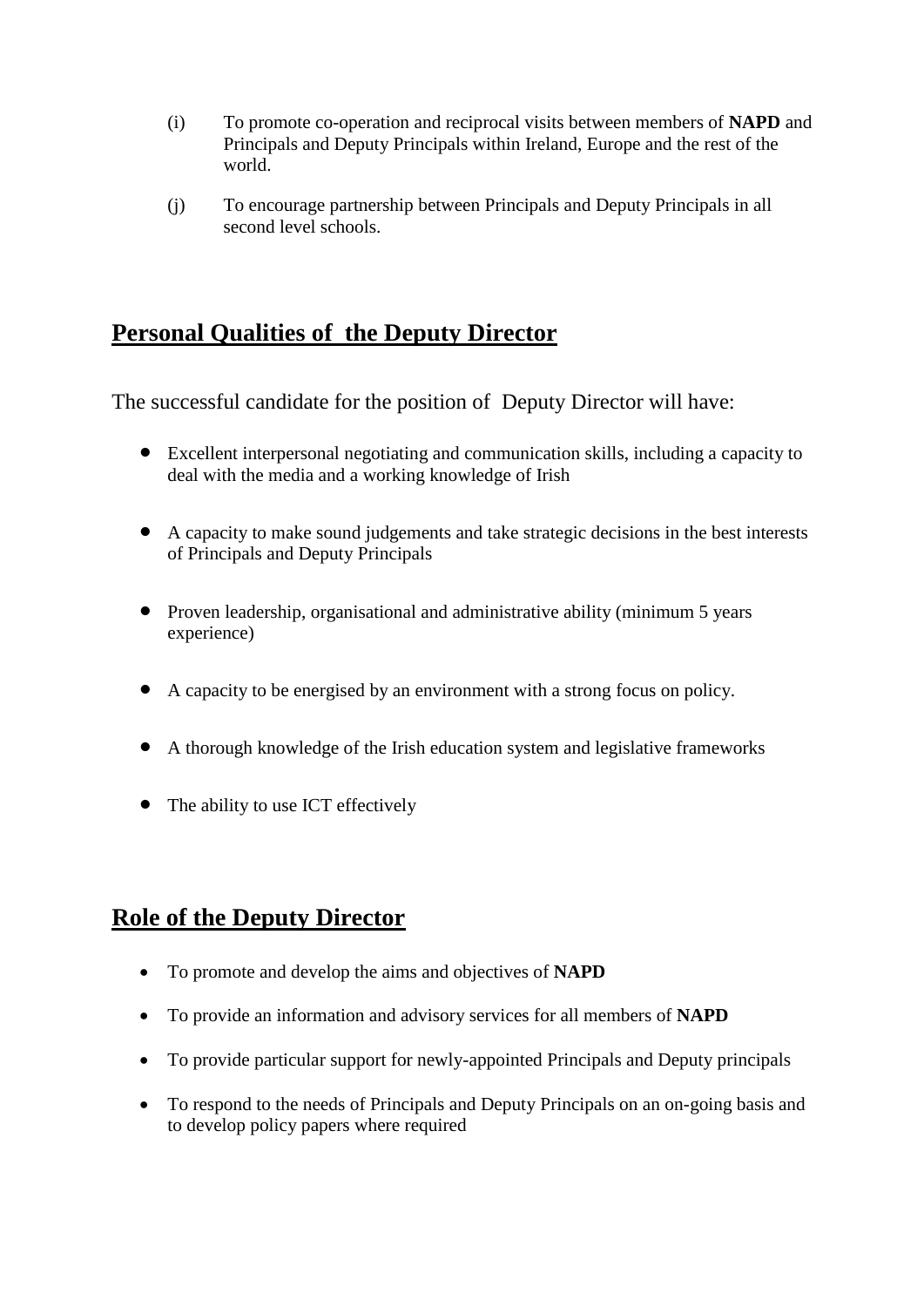- To support the Presidents, Director and members of the National Executive in their respective roles
- To implement, in consultation with the Director, Executive decisions and report back to the National Executive.
- To carry out other duties as may be determined by the National Executive
- To liaise with the Department of Education and Skills, other Departments of state as necessary, all the Education Partners and all other relevant bodies, national and international
- To ensure that the aims and views of the Association are represented in all appropriate fora.
- To contribute to publications for members
- To enhance communications between members by supporting the regional structure of the Association
- To be available to all Committees of **NAPD,** including **NAPD-Retired**.
- To work with the Director in managing the National Office of the Association (located in Dublin)
- To work with the Director to manage the finances of the Association and prepare for an annual audit
- To seek sponsorship in co-operation with the Finance Committee